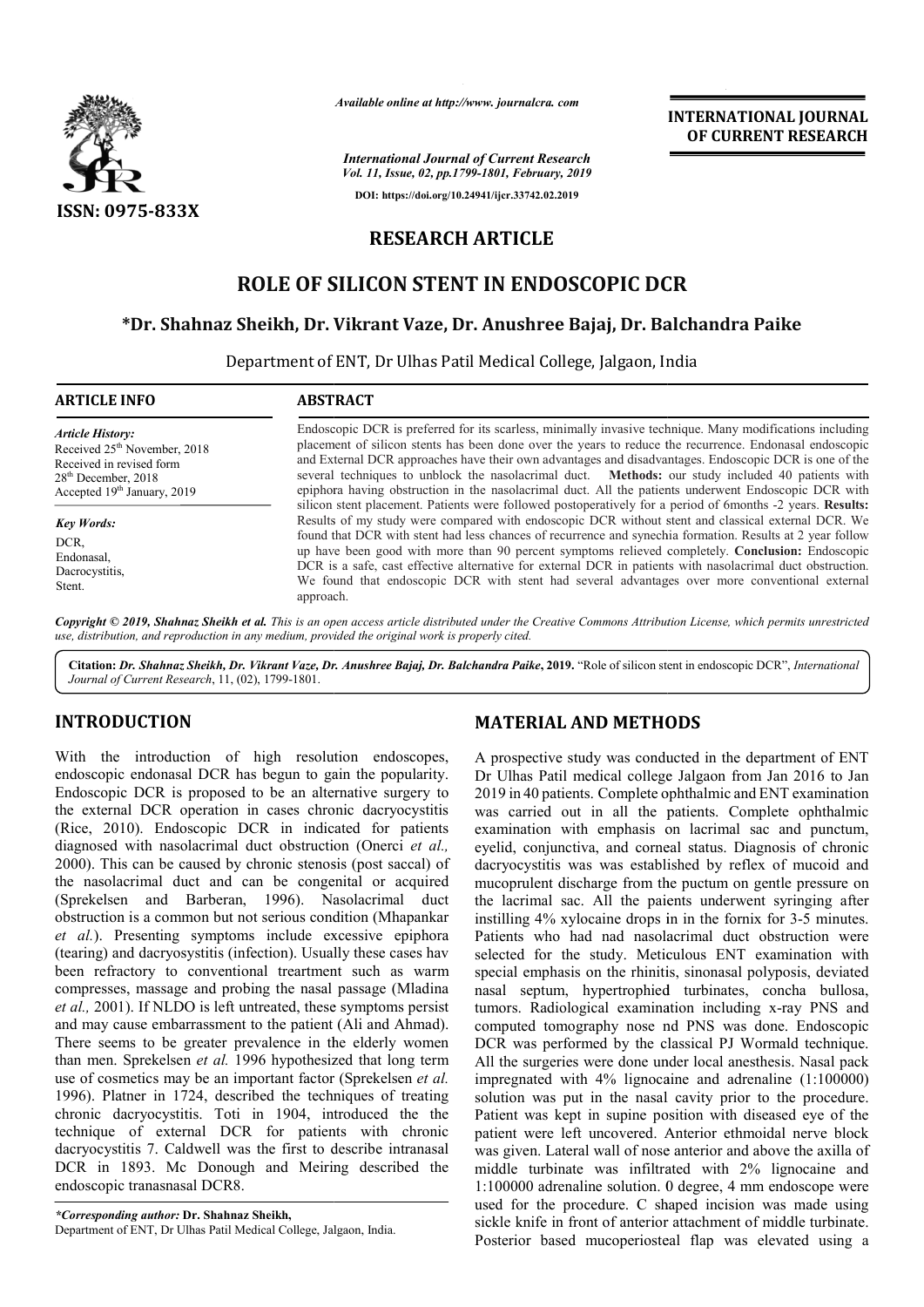Freers elevator. Frontal process of maxilla, lacrimal crest and lacrimal bone exposed. The junction between the lacrimal bone and lacrimal crest was identified. Lcrimal crest was punched using the Kerrysons bone punch. Lacrimal sac was widely exposed after widening the bony defect above the axilla of middle turbinate. Punctum dilator was used to dilate the superior and inferior puncta. Tenting effect caused by the lacrimal probe the lacrimal sac was confirmed endoscopically. Vertical incision was given on the medial wall of the sac. Perpendicular cuts were made over both ends of the vertical incision taking care not to injure the lateral wall of the sac. Medial wall of the sac was completely marsupialised. Lacrimal intubution set were passed through superior and inferior puncta to bring the attached silicon stent through the common cannaliculous which was tied in the nose. The mucoperiosteal flap was divided into two halves and placed over the inferior turbinate. A betadene soaked ANP was kept in the corresponding side of nose which was removed after 48 hours. Antibiotic eye drops were started. Follow up was done at 1 week post surgery and every 15 days for next three months, then monthly for six months and yearly thereafter. Stoma was checked endoscopically on follow up visits. Silicon stent was removed after 6-7 weeks.

#### **RESULTS**

In our study following observations were made. Out of 60 patients 33 patients were females and 27 were males. Majority of the patients were aged 40 -50 years. There were 29 newly diagnosed cases, 16 revision cases and 15 patients hav undergone external DCR. We observe that rt sided dacryocystitis was more common about more than 58 percent followed by left sided dacryocystitis about more than 25% followed by bilateral disease about more than 6 %.



**Figure 1. Showing placement of silicon stent**

The most common cause of revision was synaechiae formation or small stoma. Follow up period ranges from 6 months to 2 years. There were no majoir complications. More than 90 percent of patients have complete relief of symptoms at the end of the study. We observe at the end of the study the placement of stent and regular follow up will reduce the number of revision cases.



**Figure 2. Exposure of lacrimal sac**

### **DISCUSSION**

Dacryocystitis is an inflammation of lacrimal sac leads to obstruction at the junction of the sac and nasolacrimal duct. Females are affected in 80 percent of cases. Rarely seen in males. Most patients are seen in third or fourth decade of life. Epiphora is commonest presentation seen in all cases of NLD block and chronic dacryocystitis. Mucoid or mucoprulent discharge from the medial canthal region are seen in most of the cases. Surgical scar mark on the face is one of the limitations of external DCR and as we know dacryocystitis is highly common in females so cosmesis is also very important to aspect to look. With the advancement in endoscopic surgery, nowadays endoscopic DCR is commonly performed in cases of nasolacrimal duct block and chronic dacryocystitis. Silicon stent has been proposed to maintain the patency of tract during postoperative period. Tan et al in their study observed that surgical outcome depend on the ostium size and the significant shrinkage of ostium happens in first 4 weeks post surgery (Tan Neil *et al.,* 2009). The extent of lacrimal sac exposure and size of ostium are the key points that determine the long term patency, (Ben Simon *et al.,* 2005) Wormald, in his study said adequate exposure of the lacrimal sac requires exposure above the level of the axilla of the middle turbinate using a drill to ensure surgical success Endoscopic DCR with stenting has many advantages as compared to conventional DCR. -avoids facial scarring, non division of medial canthal ligament, minimal tissue damage, preservation of lacrimal sac pump action, can be perfoprmed as a day care procedure under local anesthesia, reduced operative time, reduced morbidity, simultaneous treatment of the other nasal pathologies like deviated nasal septum nd last but not least is cost effective. During the study we observe that the failure of endoscopic DCR especially in cases without stent placement was due to granulations or fibrosis, scarring of stoma, inadequate exposure of the lacrimal sac, damage to the lateral wall of the